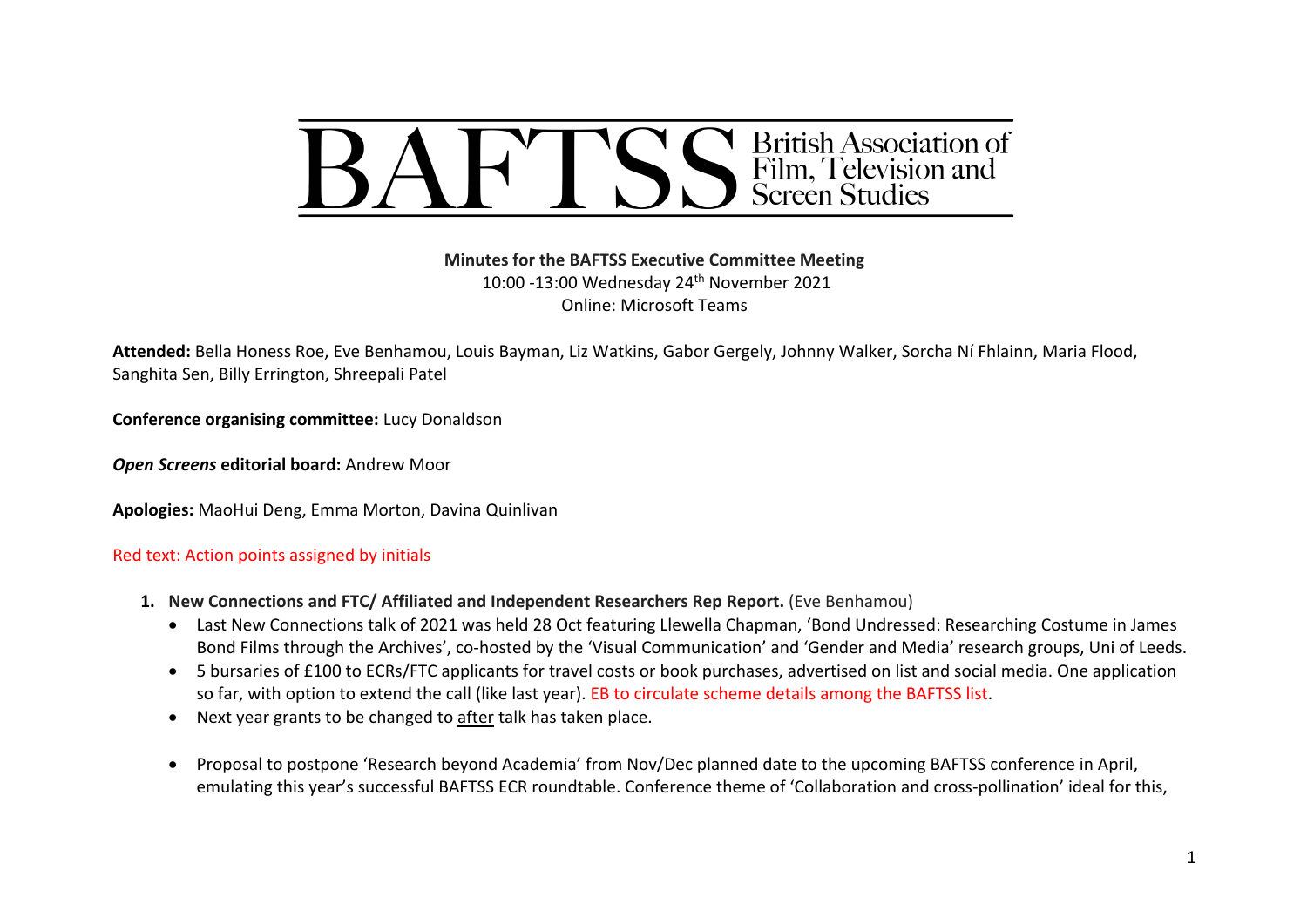and for considering issues of collaboration between researchers and practitioners. Anyone with suggestions for speakers is to contact EB by email

- **2.** *Open Screens* (Andy Moor)
	- OS has now closed its contract with Ubiquity Press and migrated to OLH's 'in house' publishing platform (Janeway), aiming for improved functionality and direct support
	- OS had two publications in 2021, Vol. 4 Issue 1 (July 2021): 16 items (including Special guest edited Dossier on 'The Asian African Film Connection') and Vol. 4 Issue 2: (December 2021) with 3 or 4 research articles in typesetting (author revisions expected for 4th item) and 6 reviews in typesetting. Vol. 5 Issue 1 (Summer 2022) has 2 review submissions in review stage, dedicated review section on Stars edited by Alice Pember and Neil Archer and a Special Dossier on Teaching Women's Film-making (guest eds: Colleen Kennedy-Karpat & Feride Cicekoglu) to be published when ready in 2022
	- BAFTSS Conference team requested to encourage delegates to submit work to Open Screens please. Symposia organised at SIG level may also produce work that could form the basis of a Special Dossier proposal. AM invited to send advert regarding *Open Screens* to conference team and to LW then it can be circulated to the SIGS or include it in the next SIG newsletter.
	- Ed. Team has seen Lisa Duffy replace Kevin Fullerton as Social Media Assistant. Also considering seeking editor with expertise in digital platforms/media studies to reflect recent submissions in this area. EC members to contact AM with any editorial board suggestions
	- Potential Opportunity for paid copywriting support: The Centre for Creative Writing, English Literature and Linguistics (CELL) at Manchester Metropolitan is offering to showcase and support journals whose senior editors are based there. Potentially this includes paying postgraduate students to act as copyeditors. Clarification required on source of funding : Is this funded by MMU ? AM to respond
	- Initial submissions can now be made in any citation style but OS will retain house style and authors of submissions that are accepted for publication will be required to render their work into it before copyediting
- **3. BAFTSS Conference 2022** (Lucy Donaldson)
	- BAFTSS Conference 2022 to be hosted fully online by St Andrews University on the theme of 'Collaboration and crosspollination'
	- Cfp has been circulated after being agreed among organising committee and BAFTSS EC, with some submissions already received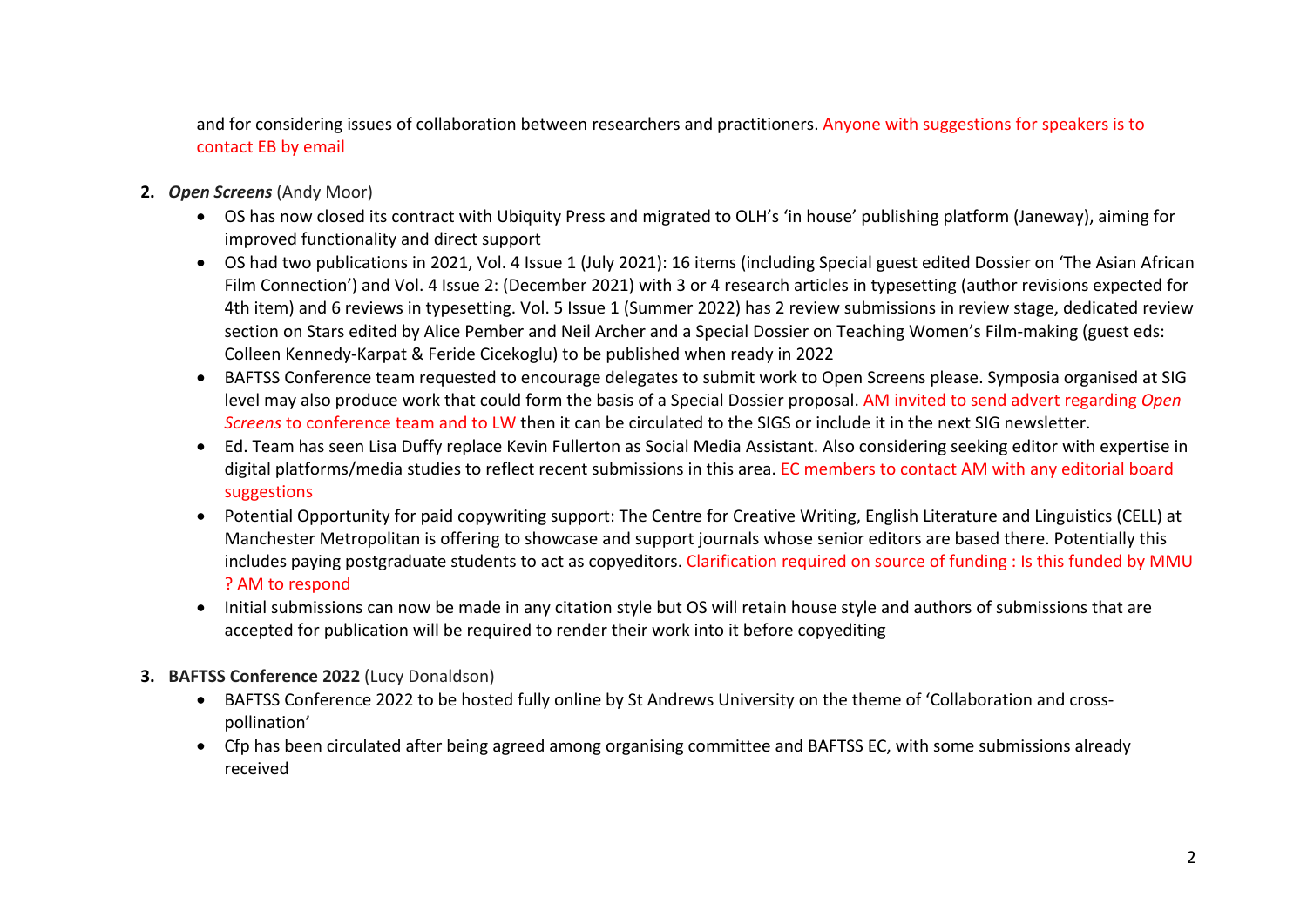- Conference organising team is proceeding with conference organisation in contact with SIGs, who are invited to participate with submissions, panels and other ideas for conference participation
- The conference organising team has hired an assistant who is responsible for putting the conference structure in place
- With a similar conception to last year, publishers are being invited to attend 'virtually', with a special publishers' rate and possibilities for contact with conference delegates and publicity material distributed via the conference communications and site
- No final decision has been made yet on the outstanding achievement award, which is due to be communicated and agreed at the next BAFTSS EC meeting in January 2022. Conference organising committee to communicate final ideas on outstanding achievement award to BAFTSS EC prior to the next EC meeting
- The call for submissions to the PGR Research Poster Showcase which forms part of the conference has been circulated by LW.
- **4. Minutes and Action Points from the 14th July 2021 EC Meeting**  Minutes read out and agreed
- **5. Chair's Report** (Sorcha Ní Fhlainn)
	- The BAFTSS advisory board has been updated in full, retaining a majority of previous members. Some have stepped away either because of retirement or moving on. New members have accepted invitations and this is ready to be announced. The possibility of inviting past chairs of BAFTSS to join the advisory board has been floated. This is still subject to approval and requires discussion about its compatibility with bringing new people in and diversifying BAFTSS. This is to be continued as part of an ongoing conversation. Can the updated Advisory Board be listed on the BAFTSS website? EC to discuss in Jan 2022/ JW to update website to reflect individuals invited and agreed.
	- The BAFTSS annual publication awards need to be announced at the April 2022 conference. SNF to send out email in next few days outlining the different categories and assigning EC members to the judging panels
	- BAFTSS EC to have input in the conversation with St Andrews conference organising committee about recipients for the Outstanding achievement award. EC to circulate thoughts on possible names via email.
	- BAFTSS annual conference 2023 an informal approach has been made from Staffordshire Uni about the possibility of being host institution for the conference in 2023. Discussion to be had in Jan but other informal proposals welcomed. Lincoln had already been discussed as part of a 10th anniversary conference. Lincoln has not yet been in a position as an institution to make a formal bid yet so will come back to us in January. GG to report back on this in January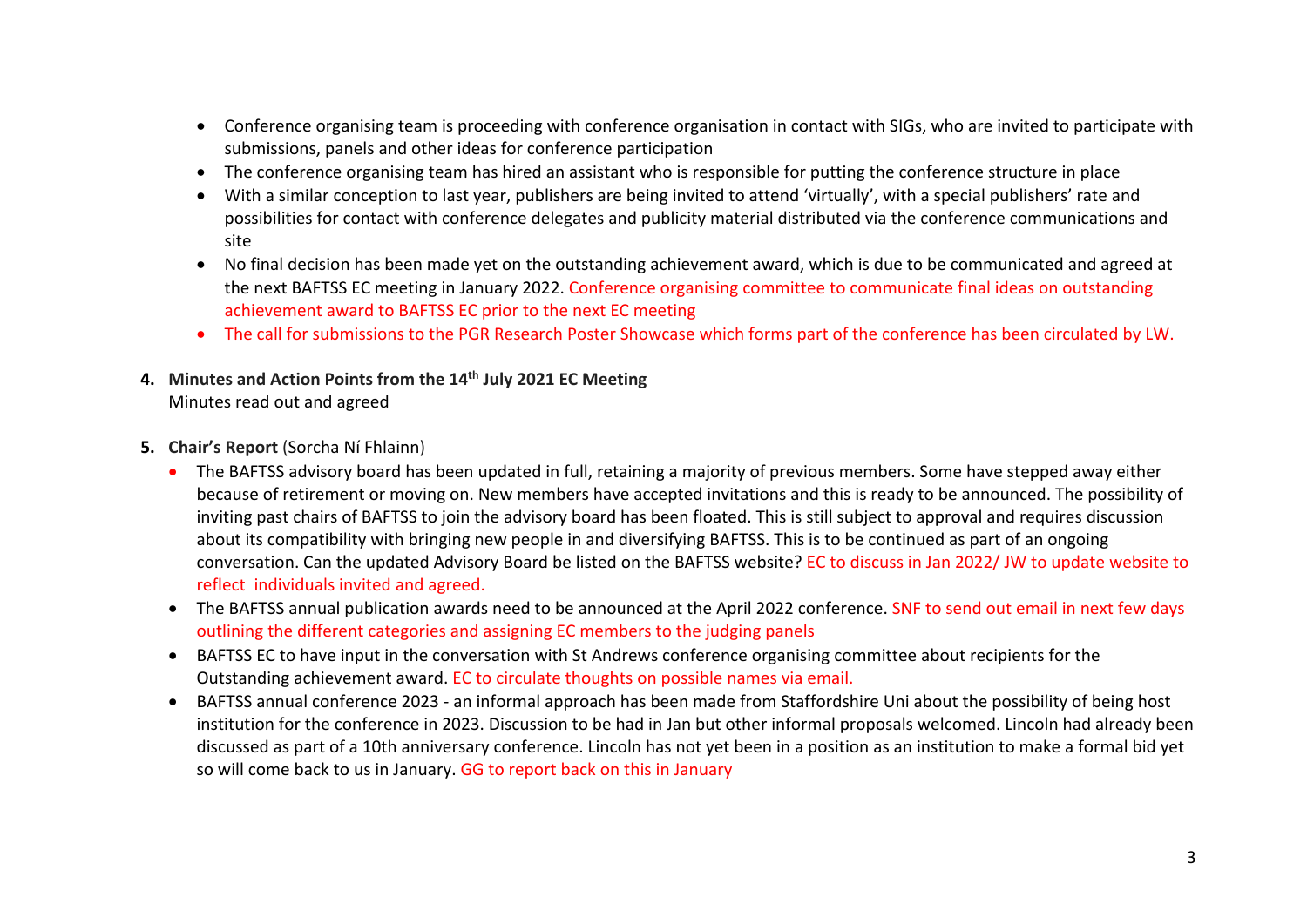- **6. Treasurer's Report** (Bella Honess Roe)
	- The ongoing problem with accessing the BAFTSS TSB account has finally been resolved, with the current treasurer now fully able to access this existing account. We now have access to two bank accounts, with existing TSB account now accessible and a new Lloyds account also set up.
	- Proposal to shut down TSB given the lengthy problems caused by changing treasurers and transfer to Lloyds.
	- PayPal account now fine with BHR and JW having access.
	- Zoom account has not yet been set up but will be in time for Conf and New connections talks, which is its purpose.

### **7. Events Fund** (Bella Honess Roe)

- The Events fund offers 5 awards of up to £300 each. There have been 8 applications so far so some selection will be required but the criteria for whittling it down needs to be decided upon. Three applications haven't provided full supporting evidence for their costs and can viably be rejected on this basis. One event is outside the temporal limits of the fund
- Vote on proposal to reject and accept on these bases passes with 8 in favour. Proposal to have two deadlines per year, end of March and of October, to avoid any events being ineligible given the current annual timescale and to increase number to 8 evenly divided across year passes unanimously
- Votes to alter cap on wine receptions to £75 (passed unanimously) and honoraria for up to £150 and to remove the stipulation that restricted honoraria to unemployed/ FTC/ independent researchers. Honoraria are agreed at the discretion of the EC (passed unanimously)

# **8. ECR Mentoring Scheme** (Gabor Gergely)

Annual mentoring scheme is underway and ongoing

## **9. Job Search Support Community** (Gabor Gergely)

Job SSC is intended to give peer-to-peer exchange including people in precarious situations and so as to discuss any difficulties that might benefit from community support, such as issues with childcare or other forms of workplace concern. However at the moment it isn't really active. Working group could form tasked in thinking how to enhance this. Interested people to contact GG

## **10. Membership Report** (Johnny Walker)

Membership is 649 paying members, up from 643 at last EC. 365 of those are waged, same as last time. 284 unwaged, up from 278. JISCMAIL subscribers 1696, up from 1649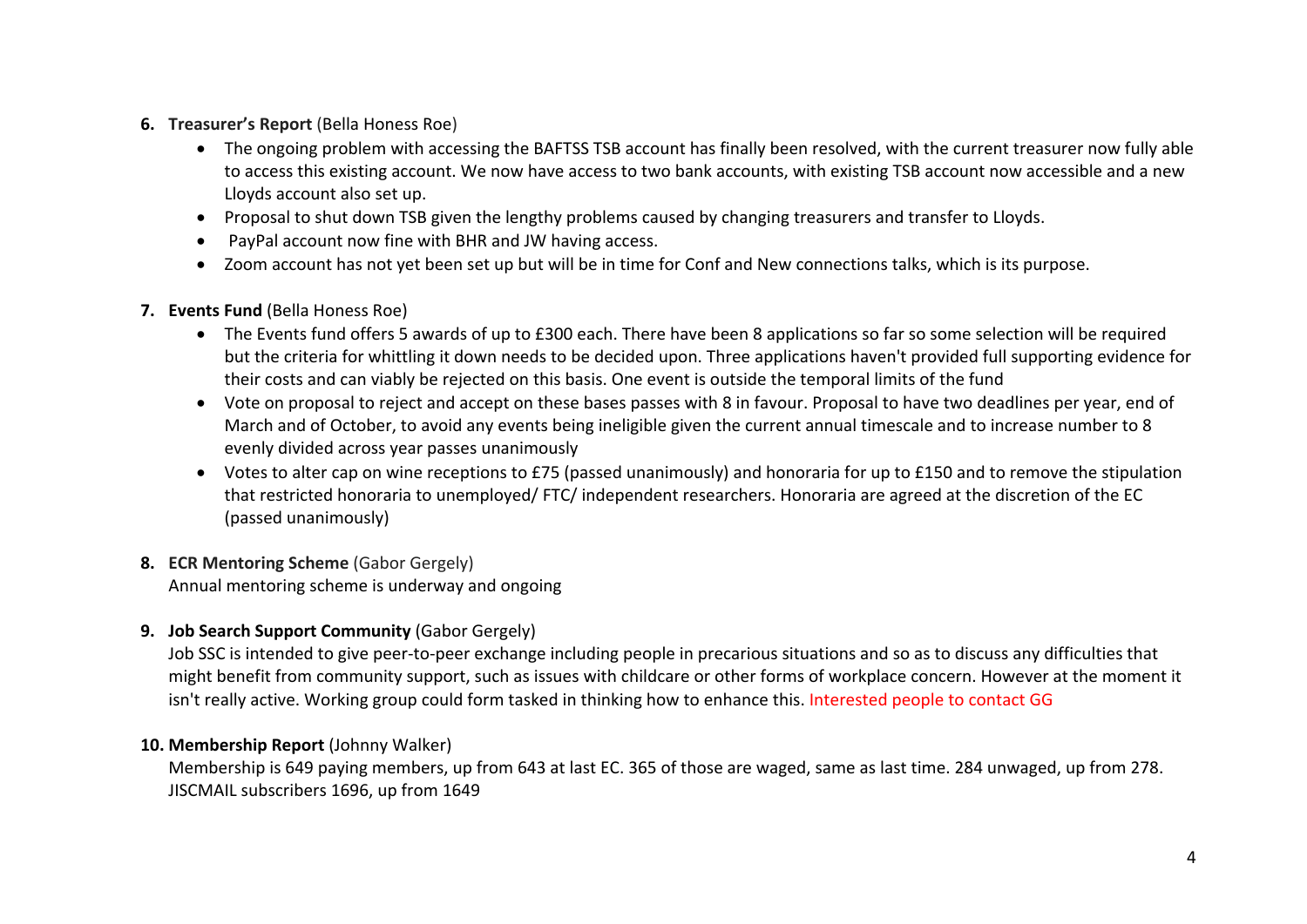#### **11. SIG Report** (Liz Watkins)

- SIG newsletter November 2021 Issue 5 is up on website
- 2022 conference cfp has been sent to SIG convenors with updated membership lists
- A two-yearly review of SIGs is due at the end 2022. All SIGs will to be invited to update their information on the webpages with links to their own websites, blogs, materials, events, activities etc.
- Application to the BAFTSS SIG Funding Scheme for the Teaching French Cinema workshop passed unanimously
- Convenors: LGBTQ+ Screen Studies SIG: Amy Harris has stepped down. Screen Industries SIG: Jack Newsinger (University of Nottingham) has stepped down and Kate Nash (University of Leeds) has joined.

### **12. Membermojo database and SIGs** (Johnny Walker)

- Proposal to set up a mailing list for SIG convenors to use via membermojo. The benefit of this is that it would be constantly updated although the downside is that it wouldn't include institutional affiliation details for SIG members.
- Member directories would allow users to click and download up to date member directories.
- This would be separate to the current list which is downloaded by the Membership Secretary (JW) and circulated to the relevant SIG convenors by SIG Coordinator (LW), which contains institutional affiliations but is not constantly updated. If we maintained two lists, then one list would be membership-facing, another internally directed towards convenors. Discussion over whether these two lists would be at odds with each other or if one would replace another. Agreement postponed until the January EC which will table a wider discussion of how it would operate.

#### **13. Graduate Network Report** (Emma Morton, Billy Errington)

- their activities tend to heat up in run-up to conference and so it is not that active currently
- 1888 followers on Twitter, which is primary method of contact for PG community. Aims to re-circulate poster made in Feb to drum up support for MA students applying for PhD, or UG students applying for MA
- Lucia from St Andrews is conference 2022 administrator and has asked how the PG community can contribute to make it as diverse and inclusive as possible. This ties in to thoughts for a decolonising the curriculum workshop and other wider BAFTSS initiatives on increasing diversity

## **14. Social Media Report** Facebook (Sanghita Sen) and Twitter (MaoHui Deng)